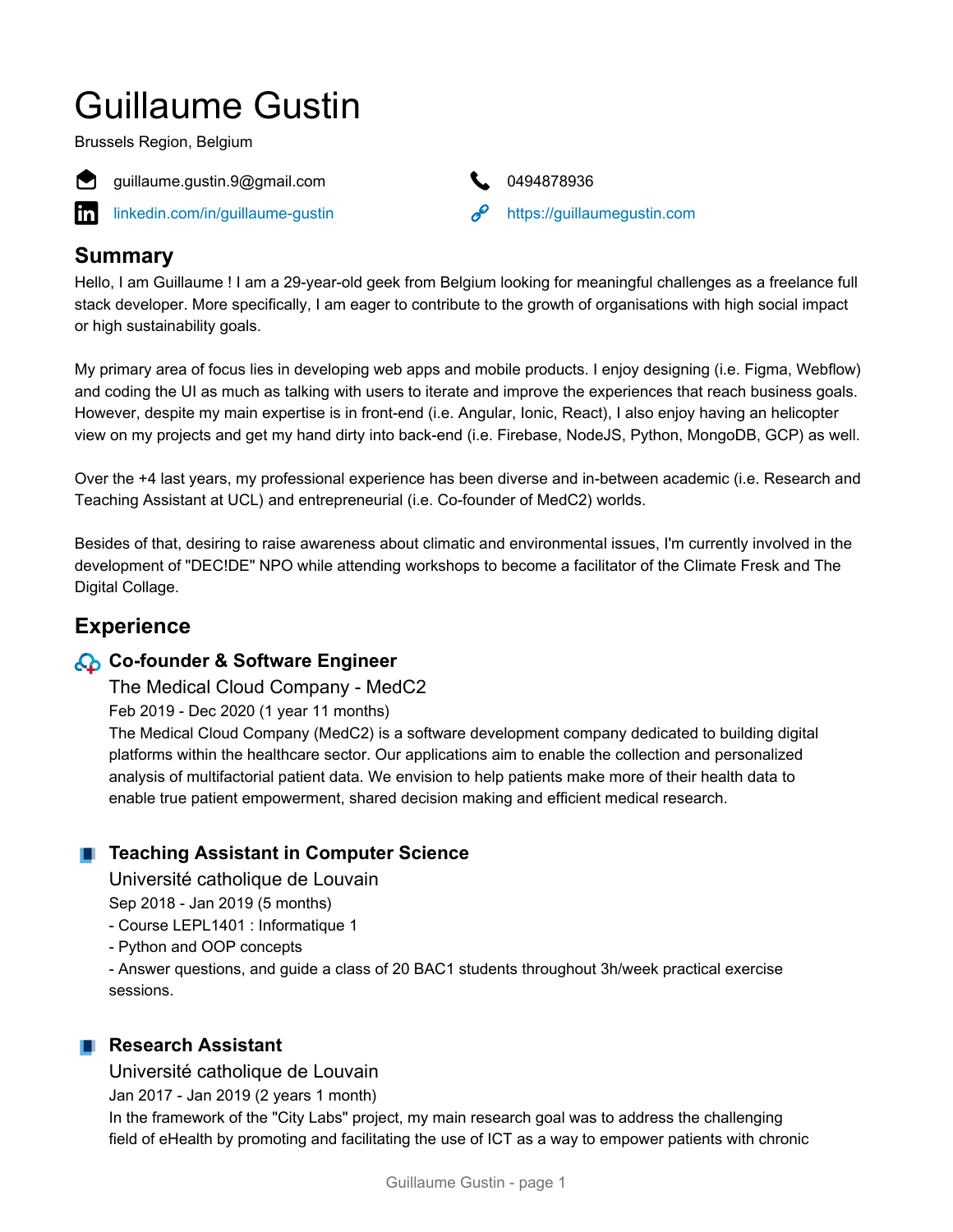diseases. More specifically, in our project, we aimed to improve the diabetic patients' care path and bridge the gap between them, healthcare professionals and laboratories by developing a pilot Diabetes Remote Monitoring and Management System.

#### **Teaching Assistant in Medical Imaging**

Université catholique de Louvain

Sep 2017 - Jan 2018 (5 months)

- Course LGBIO2050 : Medical Imaging
- Use of Matlab

- Answer questions and guide a class of 20 M1 students throughout 2h/week practical exercise sessions.

## **A** Junior IT Consultant

#### Sopra Banking Software

Sep 2016 - Dec 2016 (4 months)

I worked as a software engineer in the R&D department of Sopra Banking Software. My main tasks included Testing, Maintenance and Development (components assembling) within the "Sopra Banking Platform". Technologies: COBOL, Java, Web Services, Maven, JBoss, SoapUI, Jira, etc.

#### **[Student job] Human Resources Assistant**

PwC Belgium 2014 - 2014 (1 year)

#### **Mathematics Tutor**

My Sherpa 2013 - 2013 (1 year)

# **Education**

#### **Université catholique de Louvain**

University Certificate [15 ECTS], Innovation et développement de projets transmédia 2017 - 2018

Transmedia storytelling is the technique of telling a single story or story experience across multiple platforms and formats using current digital technologies (cfr. https://goo.gl/7iqqYK). Throughout this inter-university program, participants were guided and trained to conceptualize a transmedia project tailored to their industry and business.

#### **Massachusetts Institute of Technology**

Global Startup Labs Certificate - 6 weeks program

#### 2018 - 2018

The MIT Global Startup labs (http://gsl.mit.edu/) is a 6 weeks learning programme which aims at empowering technology and entrepreneurship in partner universities around the world. The programme focused on mobile and Internet technologies and is structured so that participants are awakened to the commercial possibilities of technologies.